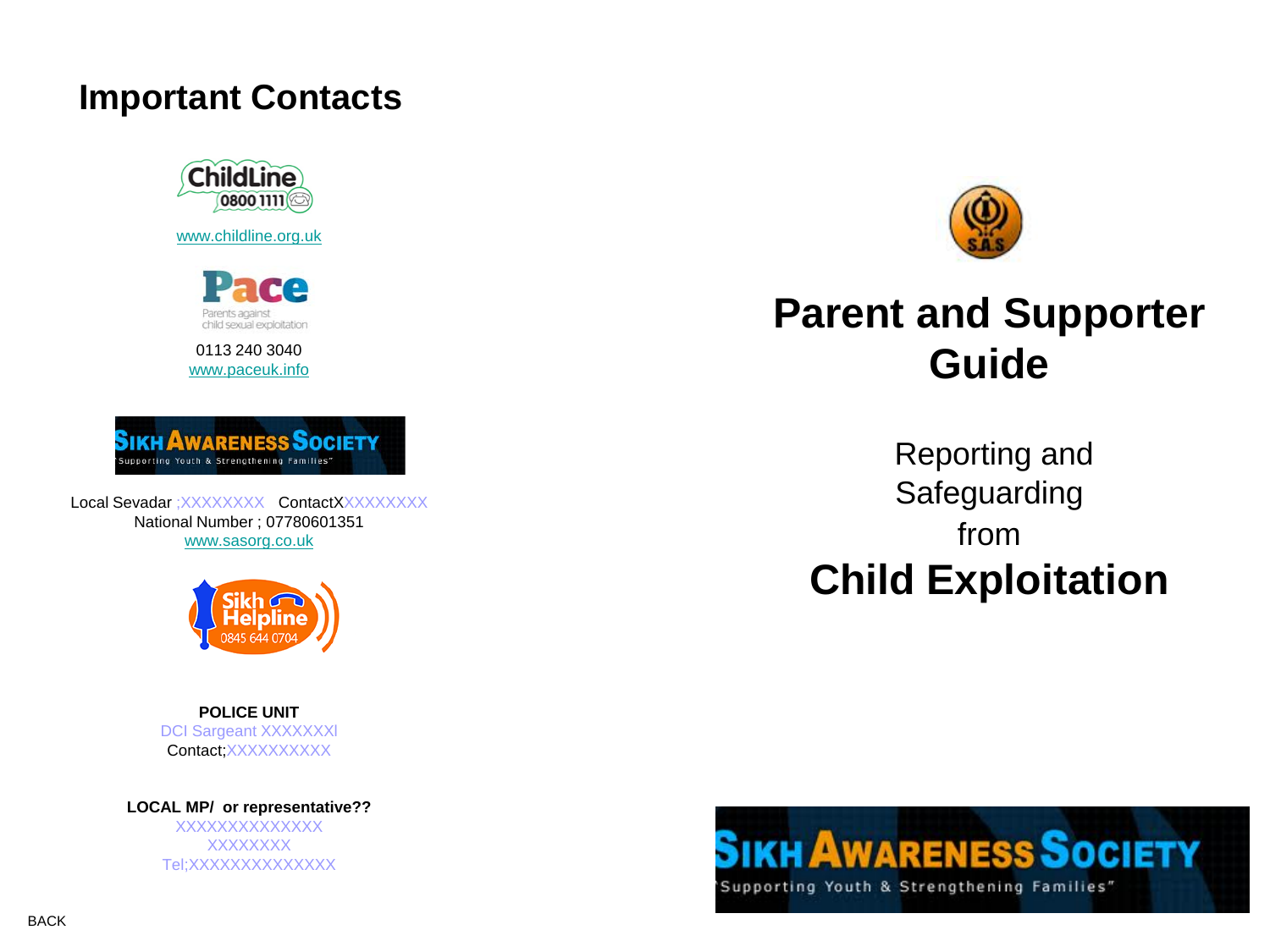



#### **Things You May Need to Know**

Vulnerable children who go missing/abscond put themselves in further risk/danger. A child can be prevented from being at particular premises without the express permission of the person with parental responsibility.

The Primary Legislative Framework for this action are Section 2 of the Child Abduction Act 1984 Section 49 of the Children's Act 1989

A **restraining order** or order of protection is a form of legal [injunction](http://en.wikipedia.org/wiki/Injunction) that requires a party to do, or to refrain from doing, certain acts. A party that refuses to comply with an order faces criminal or civil penalties and may have to pay damages or accept sanctions. Breaches of restraining orders can be considered serious criminal offences that merit arrest and possible prison sentences. The term is most commonly used in reference to domestic [violence](http://en.wikipedia.org/wiki/Domestic_violence), [harassment](http://en.wikipedia.org/wiki/Harassment), [stalking](http://en.wikipedia.org/wiki/Stalking) or [sexual assault](http://en.wikipedia.org/wiki/Sexual_assault) •What is a **Harbouring Notice**.<br>
Vulnerable children who go missing/abscond put<br>
themselves in further risk/danger. A child can be<br>
evented from being at particular premises without the<br>
express permission of the person w

When is a person made a **Ward of Court** ? To be made a Ward of Court a Court must be satisfied that the person is of unsound mind and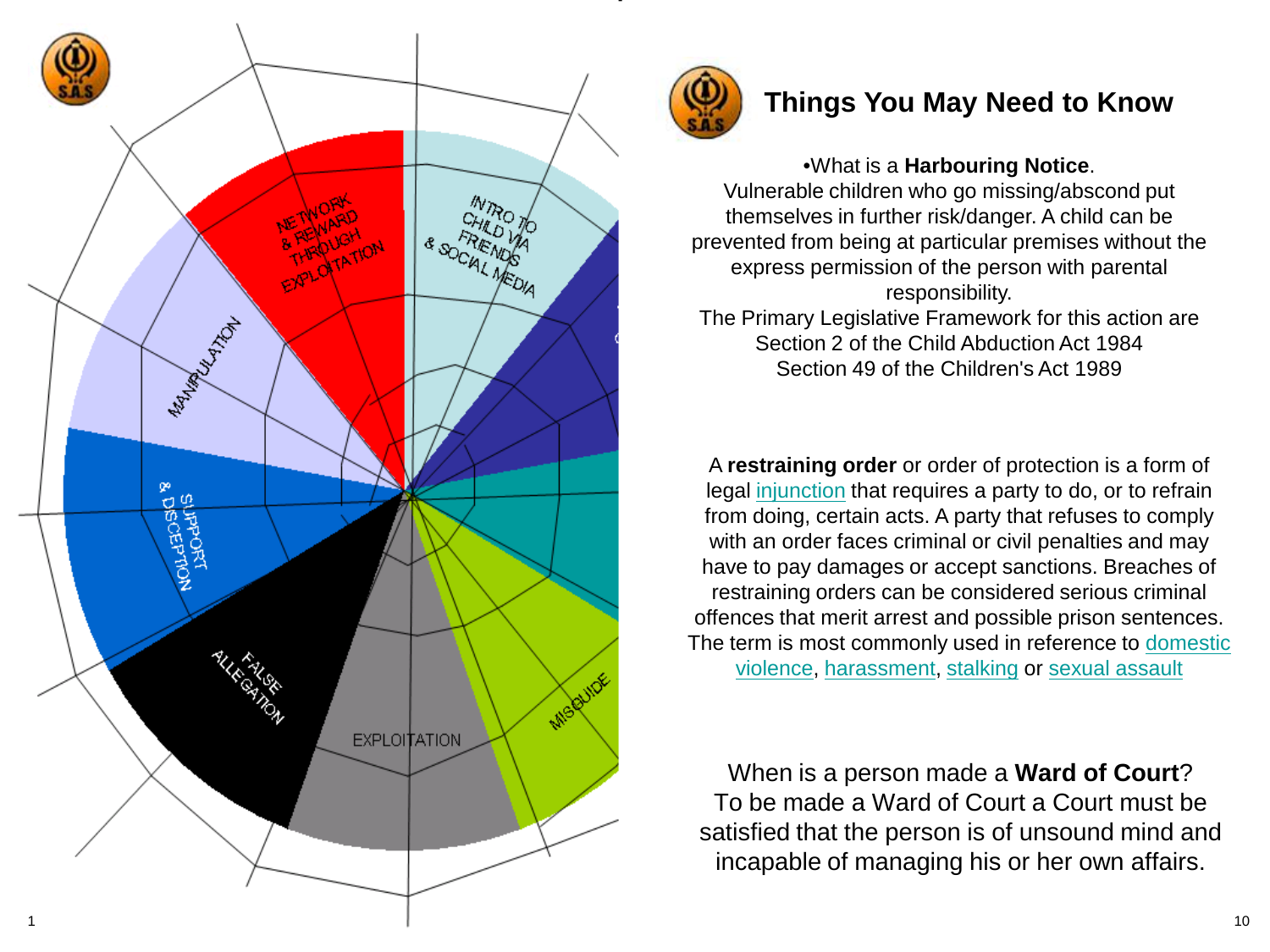

# **Do's & Don't**

## **Do**

Remember this is a young child that has possibly Been exposed to things she/he has little Knowledge or experience and may not still be Able to fully comprehend the consequences.

Be calm and patient even when the child is being disruptive and seems not to understand, This is usually because through the grooming process the child has become the speaker for the perpetrator and will try and see justification in his/her actions.

Remember that any hostility towards the child is exactly what the perpetrator wants as this will divide you and place a wedge between any relationship you have with your child

# **Don't**

Shout or become angry, this is what the perpetrator wants you to do,

This only makes it easier for the perpetrator to show false empathy and build a stronger tie with the child.

In 1981 Peter Sutcliffe was convicted of the murder of 13 women. His reign of terror Lasted 5 years, the public were made aware of his despicable crimes through massive media interest in the gase their was public outrage and condemnation

> In 2012 the courts charged one group of 9 Sexual Predators that operated in Rochdale who were said to be abusing up to 50 children (50 young lives destroyed)

In the same year Telford 9 men were also imprisoned in a separate case involving 7 young children, one victim was only 13 years old Similar cases emerged in the same year in High Wycombe, East London, Leicester The number of victims who's lives Have/ARE been destroyed is in comprehendible, these statistics are even more alarming when you consider that there are many cases that have never been reported. There are many myths and inaccurate public perceptions that have been revealed with

**DISRUPTION** 

Actual case studies that conclude that any child is targeted regardless off social, religious or Ethnic background.

THERE IS A NEED FOR JOINT AGENCIES TO WORK TOGETHER, REVEAL AND TACKLE THIS CRIME AGAINST CHILDREN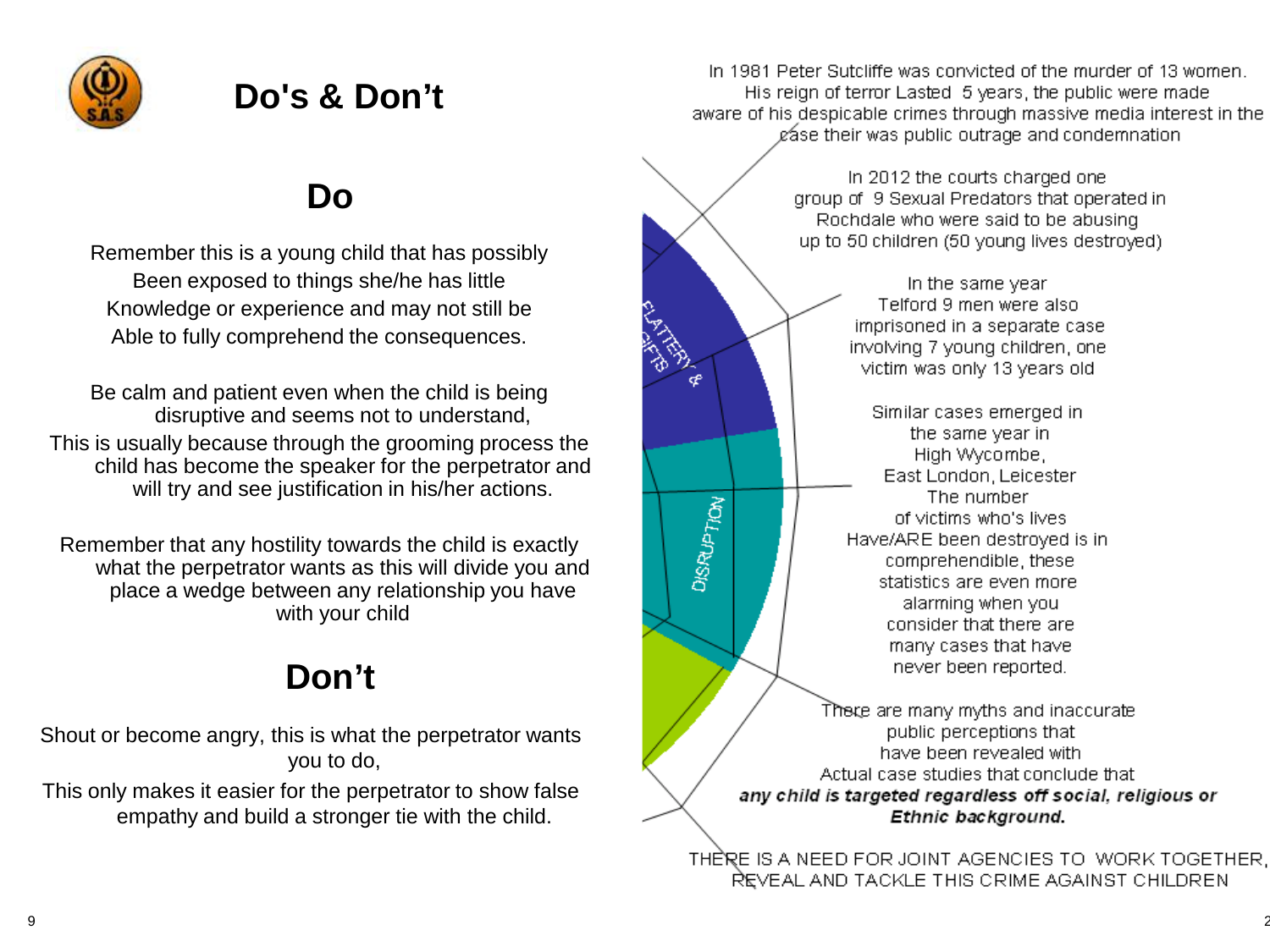

**INTRODUC** CHILD VIA F & SOCIAL Childs older friends and relatives introd book friends (OLDER), parents of child be for older

NETWORK & REWARD THROUGH EXPLOITATION If we fail to recognise that this is a serious crime that requires changes in attitude and a joint agency approach the PREADOR will continue to **EXPLOIT ANY CHILD** 

**FALSE ALLEGATION** The PREDATORs portray themselves as the caring figure who allows fun and happiness; parents can become the bearers of harsh realities that the child wishes to oppose The PREDATORS are aware that through the child they can further exploit services that are meant to protect the child... Typical case studies reveal children making allegations about parents hoping to be re-housed or taken into more suitable surroundings were the PERPERTRATOR has easier access to the child!!

**MANNIPULATION** The PREDATOR over a number of years has managed the Childs expectations, career prospects, family bonds, self development ALL To THEIR advantage !!

SUPPORT AND DECEPTION The child believes she is supported by the PREDATOR. Reality of the deception is that it is the local authorities who are preparing support. claims To the advantage of the PREDATOR...housing...benefits etc..





### **Useful Contacts**

| :SolicitorContact No      |  |
|---------------------------|--|
|                           |  |
| Social ServicesContact No |  |
|                           |  |
| ENGAGEContact No          |  |
|                           |  |

#### SUMMARY / NOTES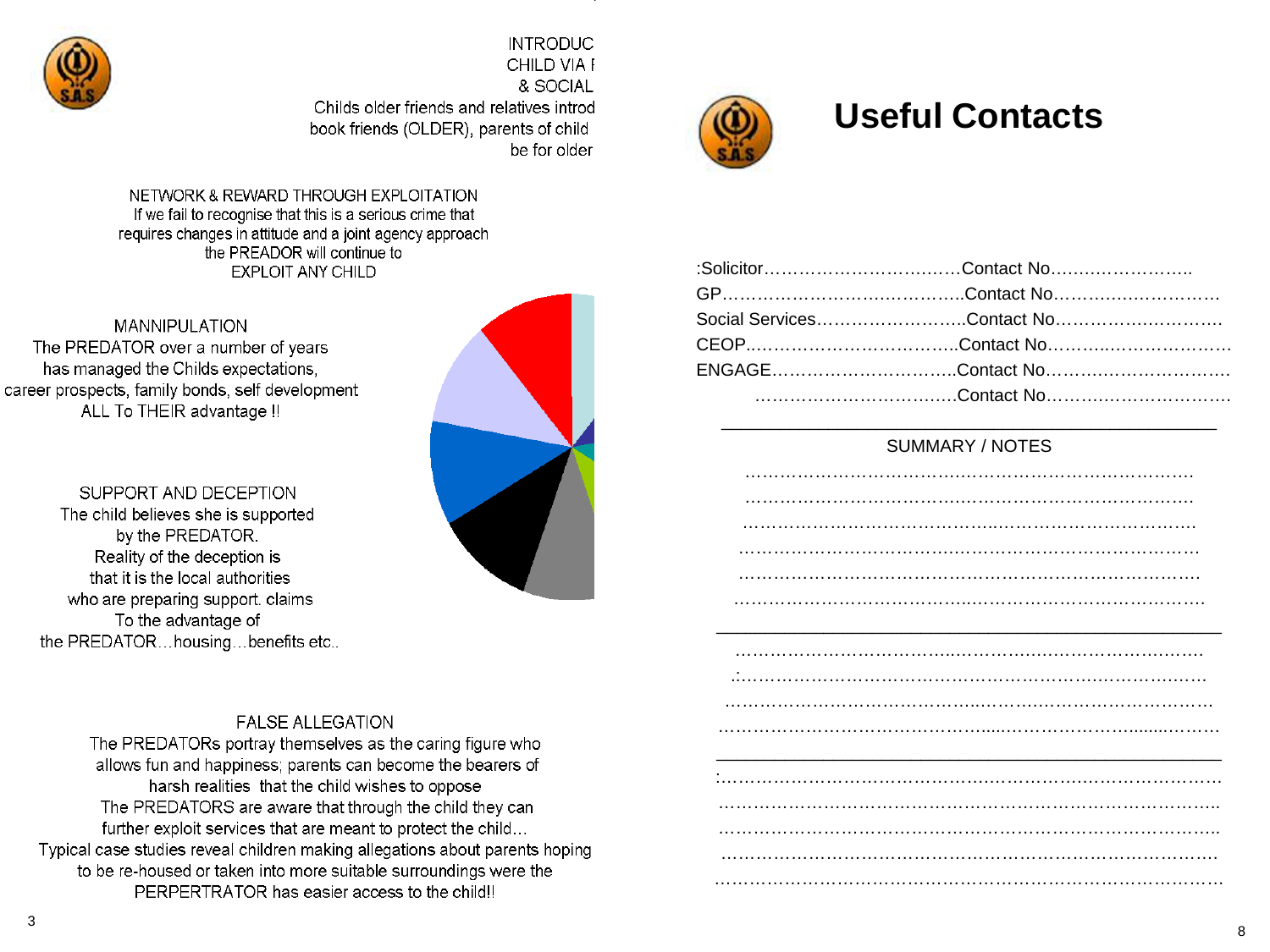

## **Case File Incident Log**

|  |         | TIME:DATE:Police Contact:Badge No: |
|--|---------|------------------------------------|
|  |         |                                    |
|  | SUMMARY |                                    |

…………………………………………………………………………. ………………………………………………………………………….

|  | TIME:DATE:Police Contact:Badge No: |
|--|------------------------------------|

POLICE TIME OF ATTENDANCE:…………………..………………… SUMMARY

…………………………………..………………………………………. …….:……………………………..……………………………….……… ………………………………………………………………………………

\_\_\_\_\_\_\_\_\_\_\_\_\_\_\_\_\_\_\_\_\_\_\_\_\_\_\_\_\_\_\_\_\_\_\_\_\_\_\_\_\_\_\_\_\_\_\_\_\_\_\_\_\_ TIME:………DATE:………Police Contact:…………Badge No:……. POLICE TIME OF ATTENDANCE:…………………………………… **SUMMARY** 

…………………………………..…………………………………….. …………………………………..…………………………………….

………………………………….………………………………………

**Perpetrators:** names, nicknames, addresses, ages, descriptions.

**Vehicles:** registration numbers, partial registration numbers, make and model, colour and distinguishing features or marks used by perpetrators.

**Technology:** phone numbers, text messages, phone calls, social networking pages, games console messages.

**Locations:** details of places where your child may have met with perpetrators or been taken to by perpetrators.

**Dates and times:** details of when your child may have been with perpetrators

TION TO **FRIENDS MEDIA** uce child to face book and their face unaware as face book is deemed too children.

> **FLATTERY & GIFTS** It is very easy to win admiration and friendship from a young naïve child of 12.



**DISRUPTION** 

Confusion, frustration... are some of the many emotions the child will be going through in their adolescent period. It is probably in that time a child MOST needs responsible care and guidance.

**MISGUIDE** The PREDATOR takes advantage. Playing with emotions, morally, ethically... ANY values are being distorted. The child shows disregard for education, becomes argumentative, shows resentment....

**EXPLOITATION** 

The PREDATOR has created a confused. emotionally vulnerable child that ENJOYS their company where wrong is painted has right. Theft, deception...,

The PREDATOR is constantly in contact with the child who is receiving or making excessive contact even through the night via media network, mobile calls, text, etc.....